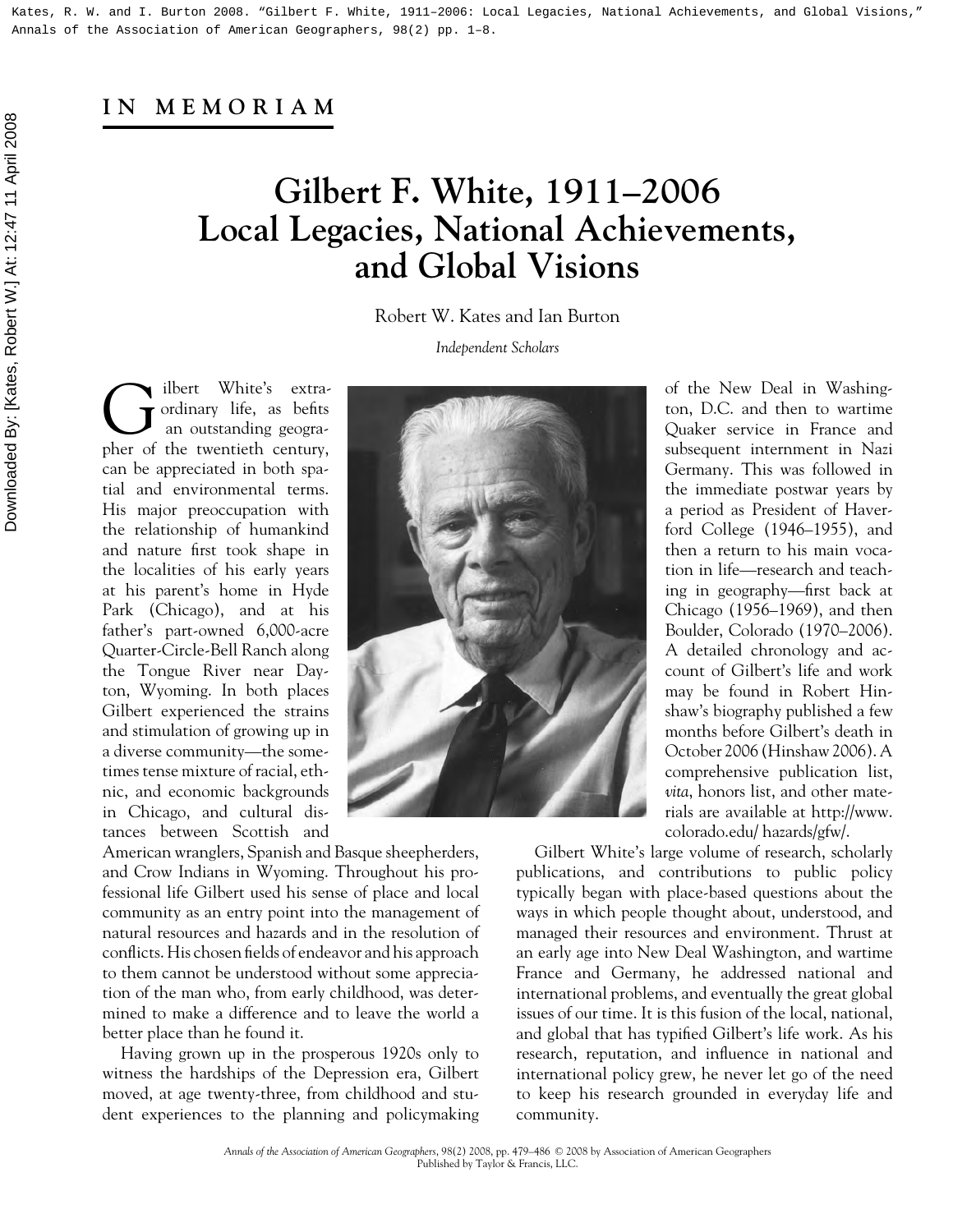This he passed on to his students and their students, who most often built their research around place-based case studies. Gilbert's local legacies included his efforts with wife Anne to provide access to open space in Boulder (ProTrails 2007), Jack Sheaffer's (1960) pioneering design and encouragement of flood proofing, Aminul Islam's (1974) efforts to reduce cyclone deaths on the *chars* of Bangladesh, and Eve Gruntfest's (Gruntfest, Downing, and White 1978) work to improve flash flood warnings—all examples of practical achievements at the local level.

We build our main account of Gilbert's contribution around five themes that encapsulate some of his major preoccupations. In each case they began locally, but it is toward their national and global expression that we direct much of our story. The five themes are:

- Domestic water supply, and in particular the bringing of safe potable water to all people as a matter of human right, and not simply as another good or commodity.
- Natural hazards and disasters, and in particular the reduction of the toll of deaths, damage, and destruction.
- Peace, globally and regionally, through the cooperation of diverse peoples and interests in the development and management of river basins and water resources.
- The affirmation and deployment of science in general (and geography in particular) beyond the bounds of the academy into practical service to humanity.
- The reconciliation of human wants, needs, and greed, with the character of their environment and global resources to achieve a sustainable and equitable path of development.

### **Domestic Water Supply**

Gilbert's first published paper was based on a government assignment to do a national survey of the effects of the great drought of 1934 on public water supplies. He found that despite widely expressed concerns, the large majority of public water supplies in areas affected by drought proved to be adequate. Where this was not the case the shortages could be attributed to unfavorable geologic and hydrologic conditions or municipal-level failure to make full use of the available resources (White 1935).

In subsequent years Gilbert studied and wrote about industrial water use (often inefficient), interstate and international river basin development and arid lands (with a United Nations Educational, Scientific, and Cultural Organization Commission). Undoubtedly the culmination of Gilbert's interest in domestic water came with his study of domestic water supply and use in East Africa conducted together with his wife Anne, and London-based epidemiologist David Bradley. As he recalled later:

We went into about 35 different [village] sites and inquired about how people decide to use water. ... We did something which is rudimentary but nobody had done before. We found out where they had got their water, how much they used, and what it cost them to use it in terms of time, energy, money, and health. ... In almost all cases people have alternative sources from which they can draw the water. Thus, they make two decisions everyday: how much water they'll draw, and where they will go to get it, which involves who will go to get it, generally "she." (Reuss 1993, 72)

In *Drawers of Water*, White, Bradley, and White (1972) challenged conventional thinking. In creating a new typology of water-related diseases based on modes of transmission rather than specific pathogens, it helped shape a different view of the interventions that could reduce disease. They demonstrated that more water in quantity (not just cleaner water) was needed for health when it came to washing people, clothes, utensils, and food. They also found that providing water sources closer to users does not necessarily increase the volume of consumption. The study proposed a greater diversity and flexibility of approaches to rural water supply, more use of single taps and standpipes, and more community and individual initiatives. Today these findings have been widely incorporated into best practice.

What is especially impressive about this example of local legacy is that thirty years later another team of researchers found it possible to replicate the study in the same villages, using the original random sampling scheme (Thompson et al. 2001). The restudy found that although more people had access to piped water supplies, these supplies were failing more, by lack of maintenance and the heavy use of a population that had increased threefold. Although overall per capita consumption (both rural and urban) had declined by 30 percent in thirty years, in rural areas, without piped supplies, consumption had nearly doubled with significant environmental health benefits.

Speaking to a CIBA Foundation Symposium a year after the publication of *Drawers of Water,* Gilbert argued for a view of access to a basic minimum water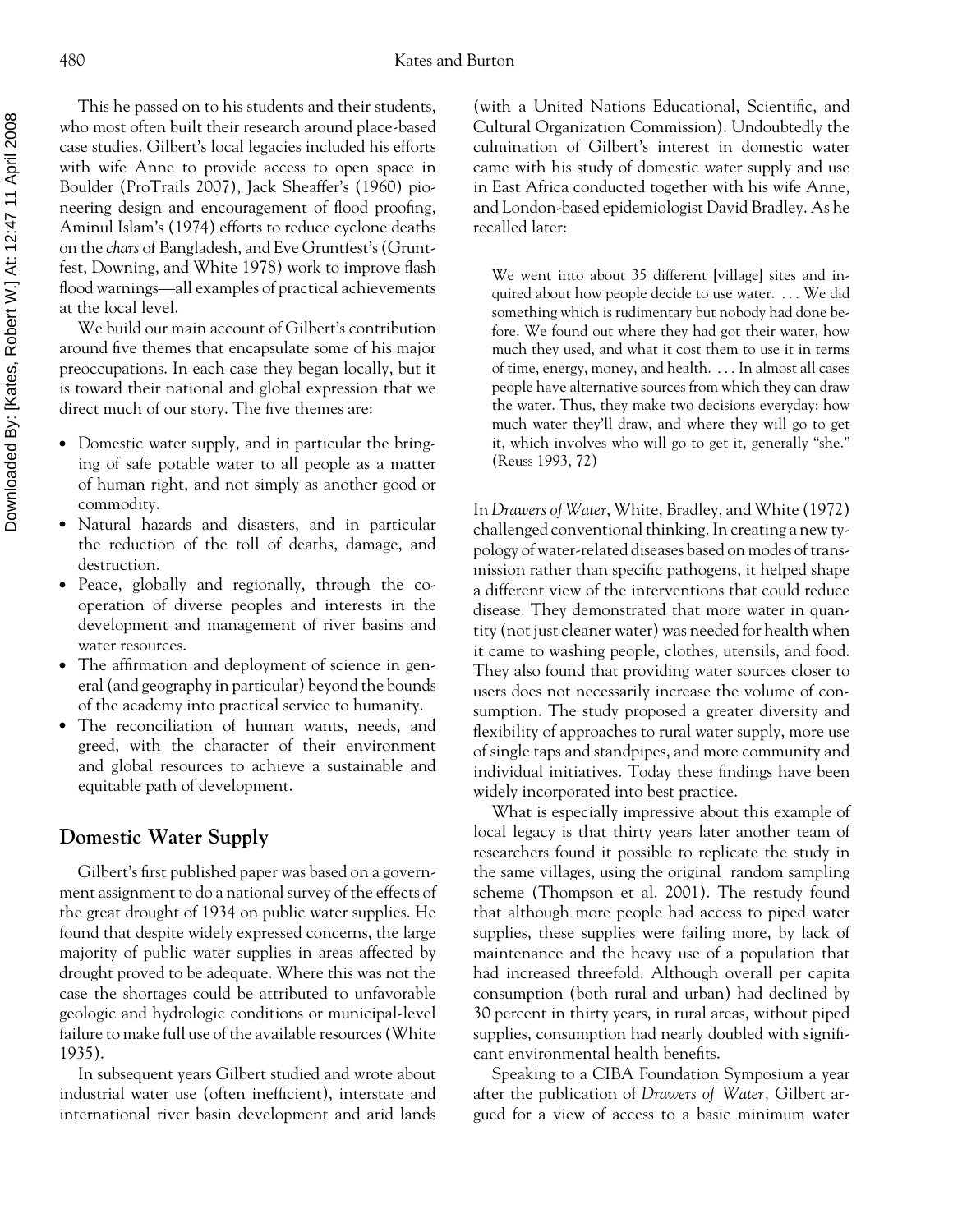supply not as an economic "good" but as a human right, and went on to ask;

In a period of twenty-five years [by 1998] would it be practicable to improve the water supply for those populations now inadequately served so as to provide water supply and sanitation with low or insignificant health hazard to 95% of the human family? ... If we extrapolate the trends of the past decade for ninety developing countries the answer is "no"; over [the next] three decades at least half the rural population, or more than 1.5 billion people, still would not enjoy the benefits of improvement. If we assume that the level and tempo of technical development, administrative management, and training and education are stepped up as part of an international initiative based on helping governments to enable people to claim their right to clear water, the answer is a hopeful "yes." (White 1974a, 49)

This hopeful vision was picked up, partly on the basis of further initiatives by the International Development Research Centre (Ottawa), and the 1980s were designated as the United Nations Decade for DrinkingWater Supply and Sanitation. Alas, the Decade, with its aspiration of "Water and Sanitation for all by 1990," fell far short of its goals. More recently the United Nations adopted the objective of cutting by half the number of people without access to safe water by 2015, as part of the Millennium Development Goals. Recent estimates (if they are to be believed) project that this more modest goal will be met worldwide except in sub-Saharan Africa and the Arab states. In these two regions, at current rates of improvement, it would be 2040 before the "halfway" goal is reached. Thus globally, there will be some 800 million people still needing access to safe water in 2015.

#### **Natural Hazards and Disasters**

In 1934, during his government service in Washington, Gilbert began his critical analysis of public efforts to reduce the losses of lives and property damage from natural hazards. His tasks included a role in the review of flood control proposals, about which he "soon became sceptical" (White 1994, 3). "Floods," he wrote in the late 1930s, "are acts of God, but flood losses are largely acts of man. Human encroachment upon the flood plains of rivers accounts for the high annual total of flood losses" (White 1945, 2).

The federal policy of exclusive reliance on dams, levees, and channel improvements to reduce losses was the focus of his highly influential University of Chicago dissertation. In *Human Adjustment to Floods: A Geographical Approach to the Flood Problem in the United States* (White 1945), eight types of human adjustment are listed: elevating land, abating floods by land (watershed) treatment, protecting against floods by levees and dams, providing emergency warning and evacuation, making structural changes in buildings and transportation, changing land use to reduce vulnerability, distributing relief, and taking out insurance. Having shown the detrimental effects of heavy reliance on a limited range of options, Gilbert concluded with some general principles: Public policy should consider all possible adjustments, at the same time it should be recognized that choice of adjustments is not neutral but rather can favor one form of floodplain use over others. To identify appropriate floodplain use, public policy should weigh the full range of social costs and benefits incurred by society in employing these adjustments and not just those that are easy to measure.

Further elaboration of these ideas awaited Gilbert's return to Chicago in 1956. There he launched a fifteenyear-long effort with colleagues and students to examine urban and rural floodplain occupancy (White et al. 1958; Burton 1962), the identification and elaboration of possible adjustments (Murphy 1958; Sheaffer 1960; White 1964a), and their perception and choice in particular places (Kates, 1962; White 1964a).

Building on the largely place-based studies and research findings, new public policies were generated, and within a decade they became part of the Unified National Program for Floodplain Management (U.S. Water Resources Council 1979). The program included not only flood protection and relief, but a broader set of alternatives including floodplain mapping, insurance, land use zoning, height restrictions, and building construction. It is for his advocacy and public recognition of this broad set of alternatives that Gilbert became known as the "father of floodplain management," and despite his continued critique of the failures of floodplain management to stem the tide of rising flood losses.

His approach found worldwide resonance in a broad range of other natural hazards. The dissemination of Gilbert's ideas was facilitated under the aegis of the International Geographical Union by a set of collaborative international studies at forty sites in seventeen countries, including research on floods, droughts, hurricanes, and air pollution (White 1974b; Burton, Kates, and White 1978).

A further expression of the hazards geography approach was created by Gilbert soon after his move to the University of Colorado in 1969–1970 to head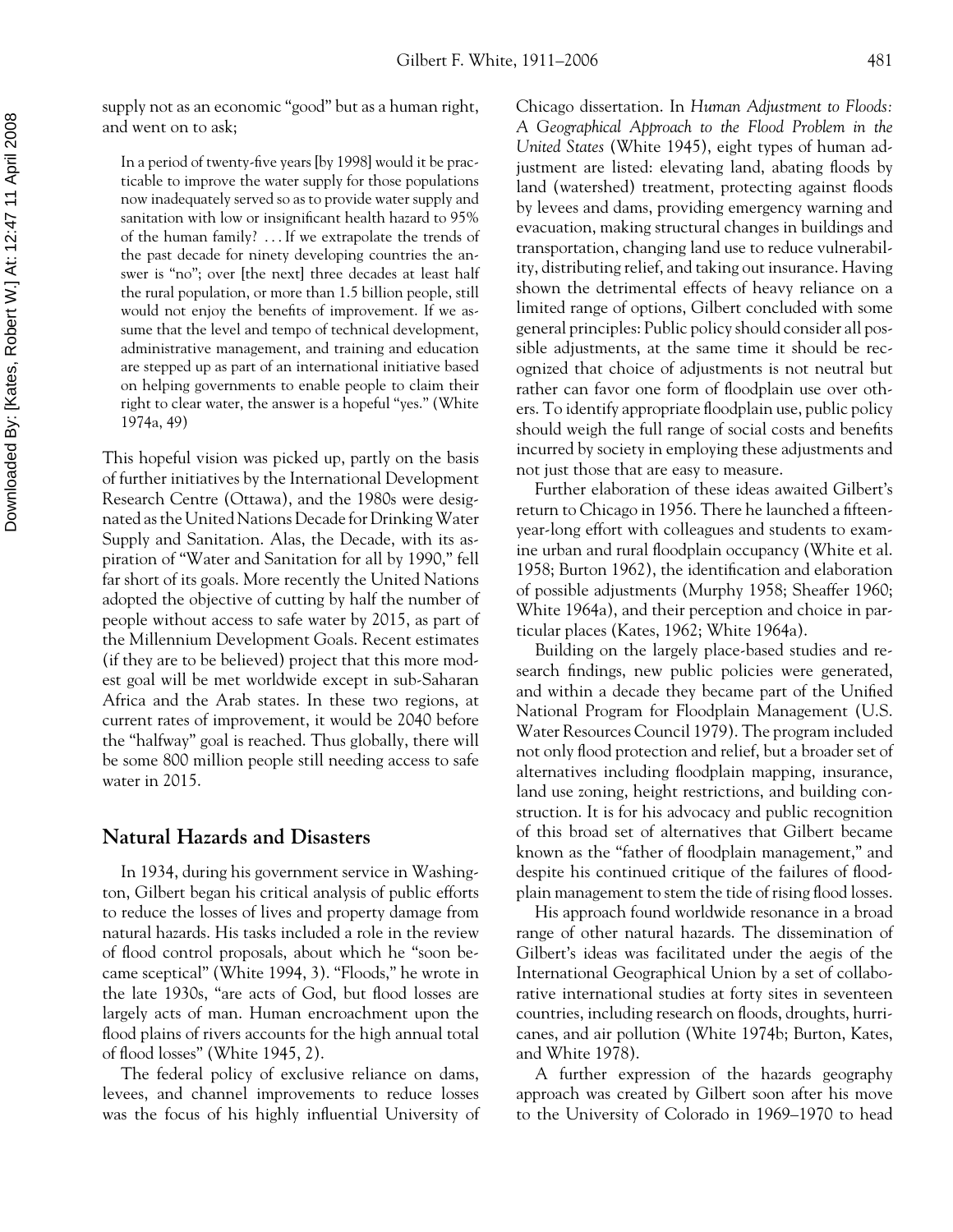the Institute of Behavioral Science. He initiated the first U.S. national assessment of research and its utility across a wide spectrum of natural hazards (White and Haas 1975).

The attention drawn to natural hazards and the mounting losses in the United States and elsewhere was paralleled by a similar interest among sociologists, who preferred to use the term *natural disaster*. The idea of a world safer from natural hazards and disasters led to another global vision, taken up by the U.S. National Academy of Sciences, and leading to an International Decade for Natural Disaster Reduction (1990–1999). Despite Gilbert's expressed reservations, the Decade was, initially at least, heavily oriented around natural science and engineering perspectives.

The lessons of the 1930s and 1940s U.S. flood policy had to be learned over again in dealing with natural hazards at the international level. The Decade (which like the visionary water supply decade before it fell far short of its stated goals) has now been replaced by the International Strategy for Disaster Reduction, which follows Gilbert's precepts much more closely, and has led the International Council for Science to begin the preparation of a decade-long research program on natural hazards that adopts a much wider perspective. This builds in part on our last joint article, "Knowing Better and Losing Even More: The Use of Knowledge in Hazard Management" (White, Kates, and Burton 2001). In the article we examine why it is that despite greatly expanded knowledge of natural hazards and disasters, their human causes, and the adoption of multiple adjustments as part of best practice, global losses continue to rise at a virtually exponential rate.

There is no doubt that a large part of the explanation lies in the rapid growth both in wealth and in population—sometimes freely choosing, but often forced into the occupancy of hazardous locations. With the advent of anthropogenic climate change, these risks and hazard losses are set to climb even more rapidly. It is encouraging, therefore, to see the involvement of a remarkable number of Gilbert's students and his students' students involved in the work of the Intergovernmental Panel on Climate Change, where they are carrying forward essentially the same insights that Gilbert first formulated sixty years ago in "Human Adjustment to Floods."

In the field of natural hazards and disasters that Gilbert did so much to shape, there are many local legacies of places where people can live safer lives, and in a number of countries, where loss of life has diminished even if damages continued to rise. Alas, at the level of global aspirations, there is much more to be realized.

#### **Peace Through Water**

The leitmotiv of Gilbert White's life and his highest aspiration to make a difference was in the realm of peace. His commitment to peace was formed in Washington, D.C. at the Florida Street Friends Meeting House in the late 1930s. It was there also that Gilbert's relationship to his wife Anne was nurtured. This commitment also led to their long separation while Gilbert served as a wartime conscientious objector in France.

As in other areas of his life, Gilbert strove to make his contribution by merging his professional expertise as applied to local or place-based studies, in pursuit of larger goals. An early expression was his support of the development of the Tennessee Valley Authority as a means of harnessing nature's bounty to facilitate cooperative action. After the war he joined a panel of the United Nations to examine ways of facilitating international cooperation in integrated river basin development. This led to an opportunity in 1961 to chair a Ford Foundation advisory group to the United Nations Mekong River Committee on the social and economic aspects of joint international development of the Lower Mekong Basin in Southeast Asia.

The war in South Vietnam and Laos was escalating and Gilbert attempted to interest the world and particularly U.S. policymakers in an imaginative effort to replace hostility with a cooperative arrangement for river basin development (White 1963, 1964b). At the same time he was advising against a Japanese plan that involved the construction of a series of major dams on the Mekong and tributaries in line with his belief in the wisdom of considering the full range of management options. Today, Gilbert's vision of cooperative multiplepurpose and multiple-means river basin development survives as a legacy. The latest Mekong River Strategic Plan for 2006–2010 provides for more effective use of water and related resources to alleviate poverty. But Gilbert's vision of a *peaceful* path to that cooperation was not so successful.

Another opportunity came in 1994 when Gilbert served as Chair of the Committee on Sustainable Water Supplies for the Middle East. From his description of the effort:

Representatives of the principal science councils of Israel, Jordan, the Palestine Authority, and the United States first met in Washington D.C. in 1994 to consider ways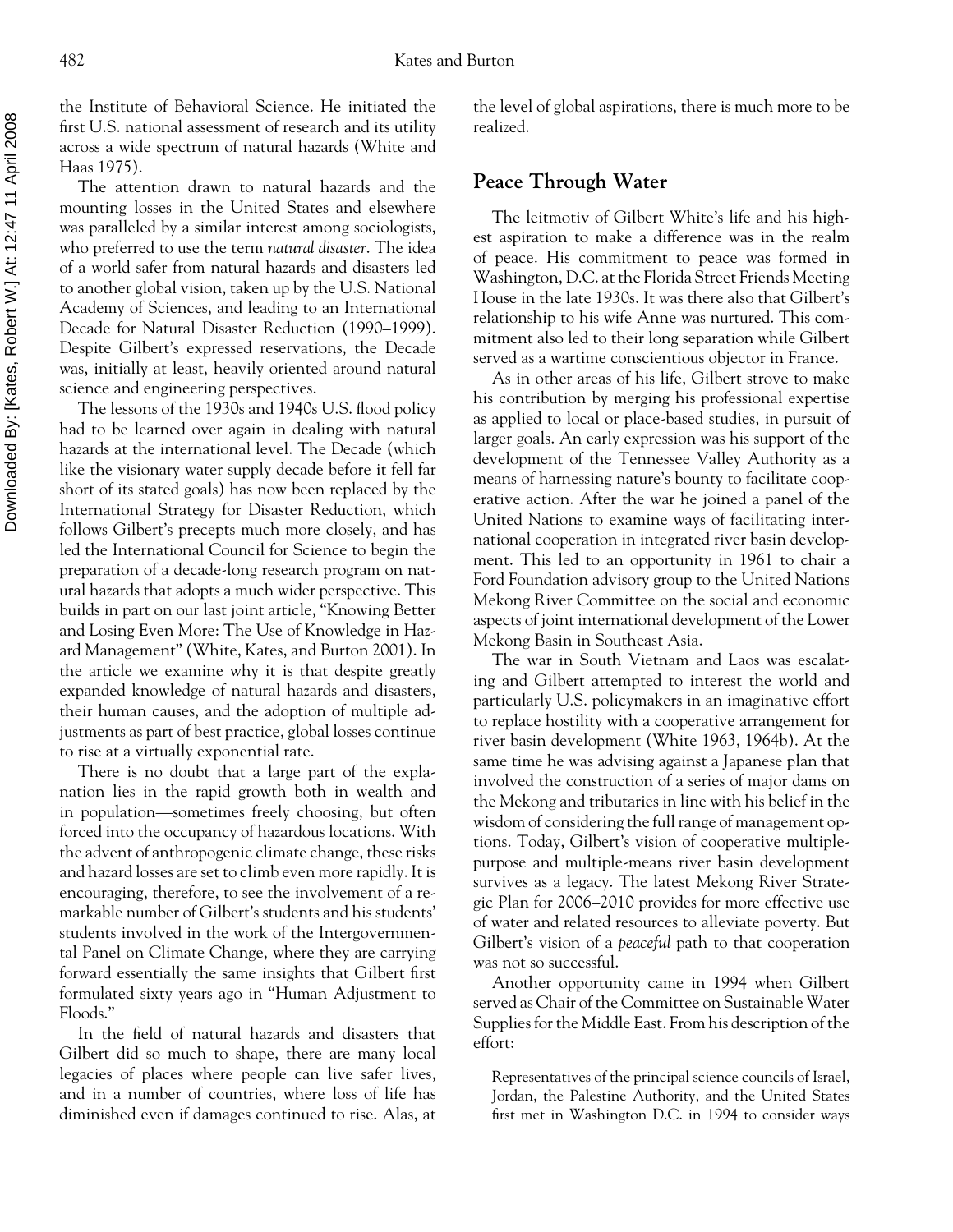in which they might collaborate for the mutual benefit of their communities ... [and] concluded that the most critical of these problems was ensuring sustainable water supplies in the Middle East. ...

While during the period of the study the international political scene in the study area was marked by tensions and contending charges, this situation did not color or interfere with the participation of the committee members or scientific agencies from which they drew their information and expert opinion. ... All shared the sense that this was a unique opportunity, a chance to demonstrate the ability of concerned scientists and engineers to jointly help lay the groundwork for peaceful solutions to issues of critical social and environmental import in the foreseeable future. (Committee on Sustainable Water Supplies for the Middle East 1999, xi.)

In 2007 as wars and terrorism continue to erupt across the world these examples of Gilbert's idealism and persistent pursuit of peace through professional dialogue might seem naive to some. If so, it is important to recognize that the naivete was born, not out of innocence, but out of a strong conviction in the potential betterment of humankind, and the determination to find ways of reducing conflict and not adding to it.

## **The Role of Geography and Science**

In seeking to apply local knowledge to national objectives and global reconciliation, Gilbert White always sought to draw on and use his professional expertise. He was not content, however, to rely on his own resources and capacities. He sought to involve the whole profession of geographers and the scientific community at large.

Gilbert had little time for the arcane or the selfabsorption that often goes with curiosity-driven and reductionist science. Although respecting the choice of others and reflecting and using their achievements, his own predilections were toward the practical application of knowledge in public policy (Wescoat 1992). He eschewed theory for its own sake. He preferred and advised others to choose problems that are salient in real-world terms; to ensure legitimacy by conducting research in a fair, open, and transparent way, recognizing the diverse interests of stakeholders, practitioners, and those adversely affected or at risk. Above all he sought credibility by bringing together diverse agency practitioners and local interests in the identification of problems and the framing of questions, and in recognizing the constant tensions between advocacy and the

merits of scientific evidence. In answer to the narcissistic professional question "But is it geography?" Gilbert responded with his own criteria: Is it significant? Do you (or more often we) have the competence to do it (White 1972)?

An opportunity to promote the role of geography came with Gilbert's election as President of the Association of American Geographers (AAG) in 1961. He wrote:

The contributions which geographic thought can make to the advancement of society are relatively few, simple, and powerful. They are so few and simple that a significant portion of them can be taught to high school and beginning undergraduate students. They are so powerful that failure to recognize them jeopardizes the ability of citizens to deal intelligently with a rapidly changing and increasingly complex world. ...(White 1962, 279)

As always, achievements in one direction seemed to be overwhelmed by new threats arising elsewhere. Gilbert wrote:

I would be delighted ... [if] twenty years from now we can all look back with amusement to those harassed days of 1970 when we entertained serious doubt that man could avoid a nuclear holocaust or genuinely prevent global disorganization or keep from fouling his nest irreparably. Humanity's capacity to do any of these things is new and undisputed. (White 1972, cited in Kates and Burton 1986, 318)

Gilbert was dissatisfied with what he took to be the sometimes introverted and complacent worldview of his colleagues. "Let it not be said that geographers have become so habituated to talking about the world that they are reluctant to make themselves a vital instrument for changing the world" (White 1972, cited in Kates and Burton 1986, 321–22). Gilbert had no small prescriptions. He wanted geographers to "commit ourselves to a continuing and persistent questioning of our own teaching and research in relation to its definition and reduction of social problems" (White 1972, cited in Kates and Burton 1986, 321–22). He also suggested that "We can advocate the adoption by our Association of measures to sharpen and support such activity by groups of us here and on the international level" (White 1972, cited in Kates and Burton 1986, 321–22). This might be better achieved if we "give our thoughts to the reshaping of the university as an educational institution. ... What shall it profit a profession if it fabricates a nifty discipline about the world while that world and the human spirit are degraded?" (White 1972, cited in Kates and Burton 1986, 321–22).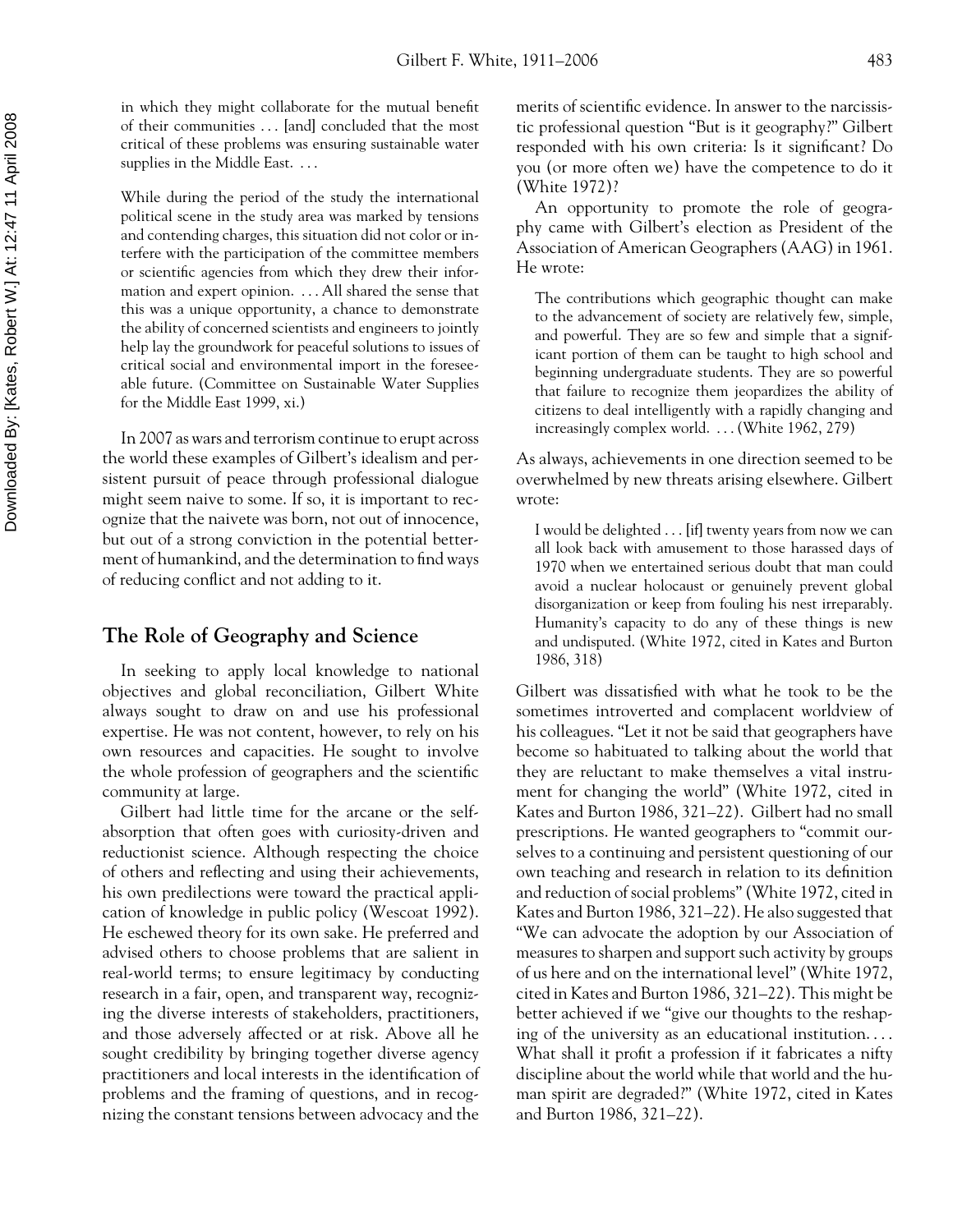Gilbert's concern with the affairs of the AAG—he launched the High School Geography Project and was instrumental in the establishment of the Association's first full-time office and officer—did not prevent him being active on the international scene, where he pursued similar goals and enlisted a phalanx of geographers in these efforts.

Gilbert's election to the National Academy of Science in 1973 provided a platform for international initiatives including geography but opening out to the wider community of environmental science. Outstanding among these was his role in advancing under the International Council of Scientific Unions (ICSU), a high-level group that could provide national academytype independent scientific assessments of global environmental problems. The Scientific Committee on Problems of the Environment (SCOPE) was established in 1969 and Gilbert became its president in 1976. Under his leadership SCOPE issued path-breaking reports on a set of global interdisciplinary problems: biogeochemical cycles, ecotoxicology, human settlements, land transformation, and methods for simulation modeling, environmental impact assessment, and risk assessment.

Today the practice of making science assessments at the international level to inform the policy process has become fashionable. An ICSU body, the International Group on Greenhouse Gasses, on which Gilbert served with Bert Bolin of Sweden, was transformed into the Intergovernmental Panel of Climate Change (IPCC) with Bolin as its first chair. The IPCC has become a powerful force in the international climate debates and has just shared in the Nobel Peace Prize after completing its fourth assessment. Since then, other assessments have been conducted at the international level with varying degrees of intergovernmental sponsorship (the Millennium Ecosystem Assessment, the Arctic Climate Impacts Assessment, the International Assessment of Agricultural Science and Technology for Development) and numerous proposals for further assessments are being made. Despite their success, Gilbert feared from the outset that the conducting of science assessments under intergovernmental authority might compromise the independence of the international scientific community. Drawing on our own participation in these assessments, we feel that to a considerable extent that independence has been protected, and governmental participation has assured a more responsive decision-making audience for the resulting reports.

A feature of the science assessments is that they also identify the gaps and the needs for more integrated knowledge, including the social and economic

dimensions of environmental issues. This has led to the emergence of sustainability science, with a strong emphasis on identifying place-based problems and offering local solutions (Kates et al. 2001). It is described as "an emerging field of research dealing with the interactions between natural and social systems, and with how those interactions affect the challenge of sustainability: meeting the needs of present and future generations while substantially reducing poverty and conserving the planet's life support systems" (Proceedings of the National Academy of Science 2007).

International science assessments and the emerging sustainability science are both in their own way quite visionary and certainly represent part of Gilbert's notso-local legacy. Helped in no small measure by Gilbert's vision and persistence, geography, and science more generally, are now effectively contributing to global environmental issues and the longer term vision of sustainable development in a broad interdisciplinary and social conscious way. The contribution has never been greater nor the need more urgent.

# **Reconciling Humanity and the Natural Environment**

Many people in the United States know of Gilbert White as "the father of floodplain management." In other places and in other communities he is known for quite different achievements. Wherever one looks at Gilbert's life work in all its diversity, the common theme that is most salient for us is his commitment to a search for harmony and reconciliation. Stemming perhaps from his Quaker beliefs and his early life experiences in Hyde Park, Chicago, and along the Tongue River in Wyoming, Gilbert sought to demonstrate the human potential for betterment. His life had a quality that some might describe as saintlike, but Gilbert was not one to proselytize. Rather, in word and deed, the message he conveyed was a deep inner conviction that he could and must make a difference and leave the earth a better place than he found it. In seeking these goals Gilbert chose to use his professional training and skills as a geographer.

Using his geographer's sense of place and community, he always sought to work with others and encourage cooperation, and to improve relations both among people and between humankind and nature. From the floodplain of Boulder Creek, to the bureaucratic turf wars and policy corridors of Washington, and in the villages of East Africa, as well as international and interdisciplinary scientific debates in Paris and Geneva, Gilbert's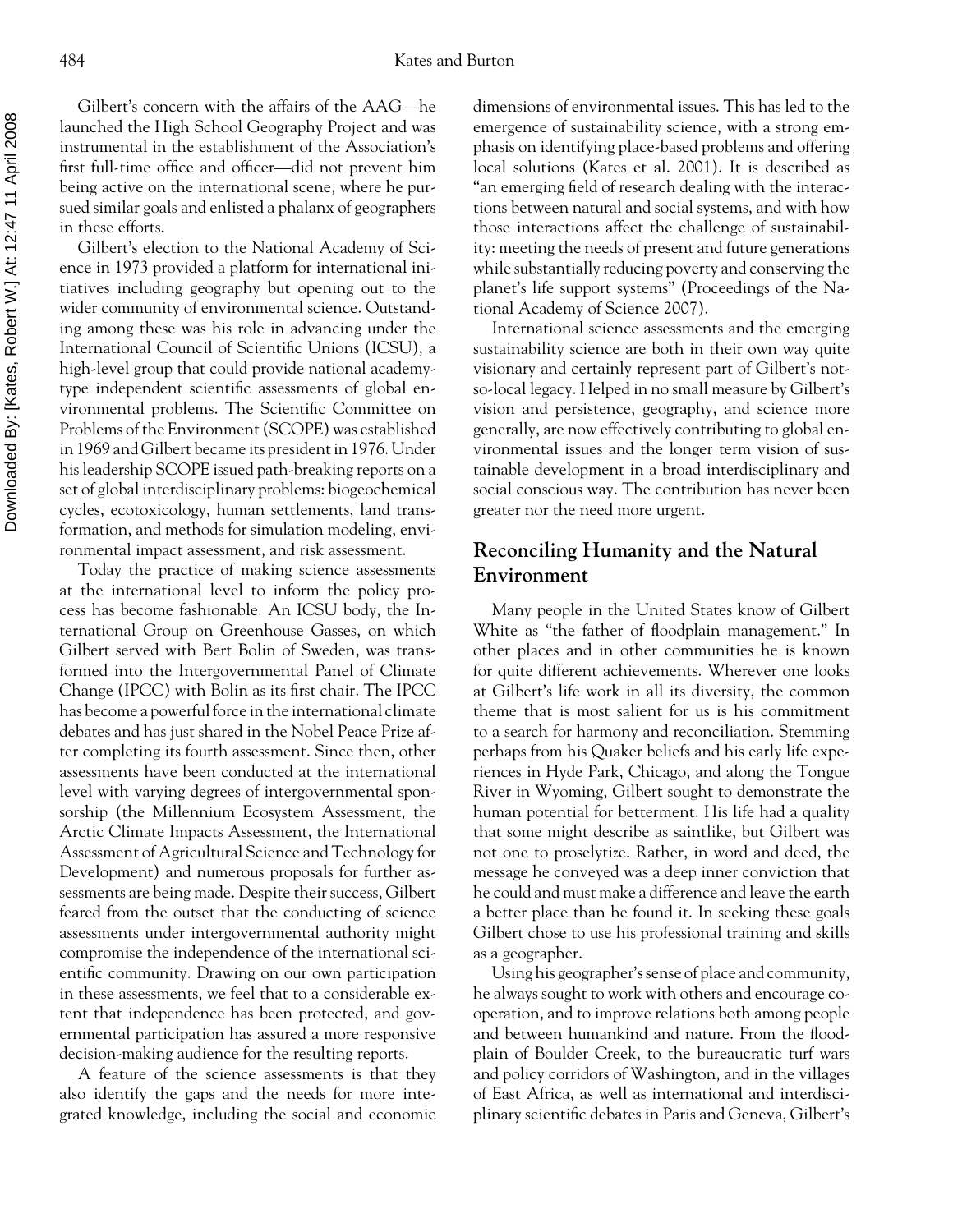message was consistent: We can work together and with our common natural environment for the greater benefit of ourselves and future generations. There can be water for all; the world can be a safer place with less loss of life and property from natural hazards; the water resources of river basins can be developed in a way that promotes harmony and helps to resolve conflicts. Geography in particular and science in general can be instrumental in these efforts. Reconciling humanity with planet earth is an essential part of reconciling humanity within itself.

He wrote, "the human race is a family that has inherited a place on earth in common, that its members have an obligation to work towards sharing it so none is deprived of the elementary needs of life, and that all have a responsibility to leave it undegraded for those who follow" (White 1975, cited in Kates and Burton 1986, 404).

Gilbert White left many local legacies, contributed to national achievements in multiple countries, and helped to create and promote a global vision. To us and the worldwide profession of geographers, however, undoubtedly his greatest gifts were friendship, example, and inspiration.

#### **Acknowledgments**

We have received much help in preparing this memorial article, especially from Gilbert's immediate family Claire, Mary, Will, and Francis, and colleagues, David Bradley, Susan Cutter, David Hill, Robert Hinshaw, Rud Platt, Martin Reuss, John Thompson, and Jim Wescoat. The Committee on Geographical Sciences of the National Research Council gave Kates the opportunity to present the first Gilbert F. White lecture, from which much of the article is drawn. We are also indebted to many of Gilbert's professional colleagues and friends, too many to list, with whom we have consulted, shared anecdotes, and condolences. To them and others, although it was our responsibility for the selection of information and insights, we hope that we have come close enough to doing justice to the life and achievements of this extraordinary geographer.

#### **References**

- Burton, I. 1962. *Types of agricultural occupance of flood plains in the United States*. Department of Geography Research Paper No. 75, University of Chicago.
- Burton, I., R. W. Kates, and G. F. White. 1978. *The environment as hazard*. New York: Oxford University Press.
- Committee on Sustainable Water Supplies in the Middle East. 1999. *Water for the future: The West Bank and*

*Gaza Strip, Israel and Jordan*. Washington, DC: National Academy Press.

- Gruntfest, E. C., T. E. Downing, and G. F. White. 1978. Big Thompson flood exposes need for better flood reaction system to save lives. *Civil Engineering* 48:72–73.
- Hinshaw, R. E. 2006. *Living with nature's extremes: The life of Gilbert Fowler White.* Boulder, CO: Johnson Books.
- Islam, M. A. 1974. Tropical cyclones: Coastal Bangladesh. In *Natural hazards: Local, national, global*, ed. G. F. White, 19–24. New York: Oxford University Press.
- Kates, R. W. 1962. *Hazard and choice perception in flood plain management*. Department of Geography Research Paper No. 78, University of Chicago.
- Kates, R. W., and I. Burton. 1986. *Geography resources and environment. Volume I: Selected writings of Gilbert F. White. Volume II: Themes from the work of Gilbert F. White.* Chicago: University of Chicago Press.
- Kates, R. W., W. C. Clark, R. Corell, J. M. Hall, C. C. Jaeger, I. Lowe, J. J. McCarthy, et al. 2001. Sustainability science. *Science* 292: 641–42.
- Murphy, F. C. 1958. *Regulating flood-plain development*. Department of Geography Research Paper No. 56, University of Chicago.
- Proceedings of the National Academy of Sciences. 2007. Sustainability science. http://www.pnas.org/misc/ sustainability.shtml (last accessed 6 June 2007).
- ProTrails. 2007. Anne U. White Trail in North Boulder. http://www.protrails.com/trail.php?trailID=42 (last accessed 6 June 2007).
- Reuss, M. 1993. *Water resources people and issues: Interview with Gilbert F. White*. Fort Belvoir, VA: Office of History, United States Army Corps of Engineers. http://www.usace.army.mil /inet/usace-docs/engpamphlets/ep870-1-43/entire.pdf (last accessed 6 June 2007).
- Sheaffer, J. R. 1960. *Flood proofing: An element in a flood damage reduction program*. Department of Geography Research Paper No. 65, University of Chicago.
- Thompson, J., I. T. Porras, J. K. Tumwine, M. R. Mujwahuzi, M. Katui-Katua, N. Johnstone, and L. Wood. 2001. *Drawers of Water II: 30 years of change in domestic water use and environmental health–Overview.* London: International Institute for Environment and Development.
- U.S. Water Resources Council. 1979. *A unified national program for floodplain management.* Washington, DC: U.S. Government Printing Office.
- Wescoat, J. L., Jr. 1992. Common themes in the work of Gilbert White and John Dewey: A pragmatic appraisal. *Annals of the Association of American Geographers* 82 (4): 587–607.
- White, G. F. 1935. Shortage of public water supplies in the United States during 1934, *Journal of the American Water Works Association* 27 (7): 841–54.
- ———. 1945. *Human adjustment to floods*. Department of Geography Research Paper No. 29, University of Chicago.
- . 1962. Critical issues concerning geography in the public service—Introduction. *Annals of the Association of American Geographers* 52 (3): 279–80.
- ———. 1963. The Mekong River plan. *Scientific American* 208 (4): 49–59.
- ———. 1964a. *Choice of adjustment to floods*. Department of Geography Research Paper No. 93, University of Chicago.